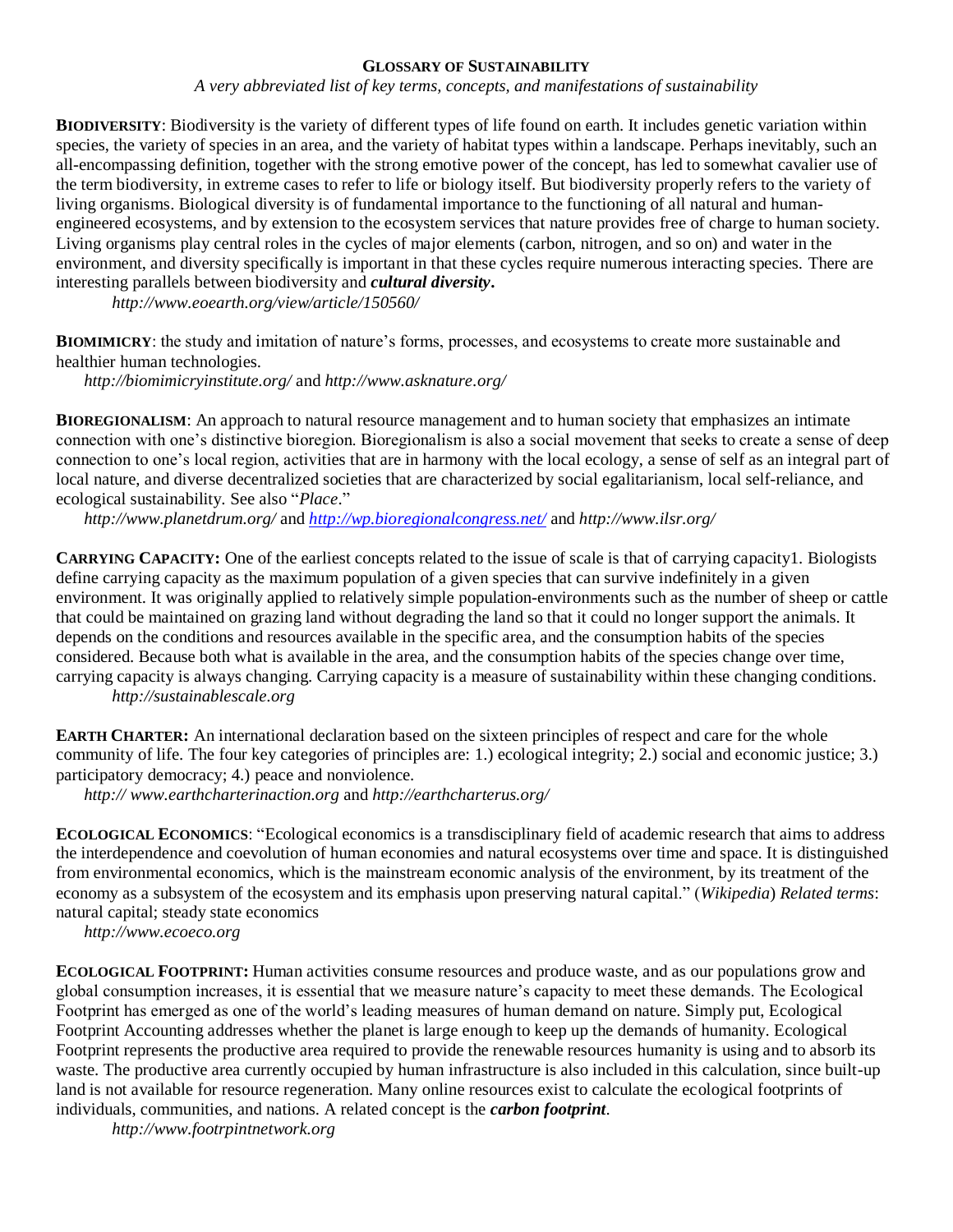**ECOLOGICAL LITERACY:** Ecological literacy, or eco-literacy, is a term first used by American educator David W. Orr and physicist Fritjof Capra in the 1990s, in order to introduce into educational practice the value and well-being of the Earth and its ecosystems. It is a way of thinking about the world in terms of its interdependent natural and human systems, including a consideration of the consequences of human actions and interactions within the natural context. Ecological literacy equips students with the knowledge and competencies necessary to address complex and urgent environmental issues in an integrated way, and enables them to help shape a sustainable society that does not undermine the ecosystems upon which it depends. *Sustainability Literacy* is a related term.

**ECOSYSTEM SERVICES:** "Humankind benefits from a multitude of resources and processes that are supplied by natural ecosystems. Collectively, these benefits are known as ecosystem services and include products like clean drinking water and processes such as the decomposition of wastes. These services were popularized and their definitions formalized by the United Nations 2005 Millennium Ecosystem Assessment (MEA).This grouped ecosystem services into four broad categories: *provisioning*, such as the production of food and water; *regulating*, such as the control of climate and disease; *supporting*, such as nutrient cycles and crop pollination; and *cultural*, such as spiritual and recreational benefits" (http://en.wikipedia.org/wiki/Ecosystem\_services). The concept of ecosystem services provides a way of putting a value on ecosystem integrity and natural systems.

**ENVIRONMENTAL JUSTICE**: A branch of ethics and environmentalism that focuses on disproportionate environmental harm done to differing social groups and individuals. It is a significant principle in the U.S. E.P.A, for which "Environmental Justice is the fair treatment and meaningful involvement of all people regardless of race, color, national origin, or income with respect to the development, implementation, and enforcement of environmental laws, regulations, and policies." [\(http://www.epa.gov/environmentaljustice/\)](http://www.epa.gov/environmentaljustice/) Environmental injustice often takes the form of "environmental racism."

*<http://www.ejrc.cau.edu/>* and *http://www.ejnet.org/ej/principles.html*

**FAIR TRADE:** Fair Trade is an alternative system of trade that aims to improve lives and protect the environment by empowering poor farmers and producers in the developing world, creating a trade system that is more fair and transparent, while creating a framework for ecologically friendly practices.

*<http://www.fairtradefederation.org/>* and *<http://www.fairtraderesource.org/>*

**GREEN ENERGY, ALTERNATIVE ENERGY**: Energy produced without fossil fuels. Prominent sources are wind, solar, and biomass. Some consider nuclear power "green energy," while other strongly reject that inclusion. *<http://www.greenenergycouncil.com/>*

**GREEN PARTY**: A political organization and international political movement that is explicitly aimed at the three pillars of sustainability. The Ten Key Values of the green movement are: grassroots democracy, social justice, ecological wisdom, non-violence, decentralization, community-based economics, feminism, respect for diversity, personal and global responsibility, and future focus and sustainability. Note the similarity between the first four key values (known as the Four Pillars) and the main principles of the Earth Charter. In some European countries, the Green Party has significant political power.

*http:/[/www.gp.org](http://www.gp.org/)* and *http://www.globalgreens.org/*

**IPAT EQUATION:** IPAT, which is sometimes written as  $I = PAT$  or  $I = P \times A \times T$  is an equation that expresses the idea that environmental impact (I) is the product of three factors: Population (P), Affluence (A) and Technology (T). This equation was first proposed by two scientists named Paul Ehrlich and John Holdren in the early 1970s as a way to calculate the impact of humans on the environment. While this equation seems like an oversimplification of the many problems our environment faces, it is a good starting point to help understand the effects of economic prosperity and technological advancements on the environment. For example, if person A lives in a village in a third world country where there is no electricity or automobiles, his ecological footprint, which is the measure of the demand for resources required to support a lifestyle, will be lower than person B who lives in a suburban neighborhood of the United States, who drives to and from work every day in an SUV and relies on electricity for everything from cooking his dinner to air conditioning his home.

**LEED**: "Leadership in Energy and Environmental Design" consists of "a suite of rating systems for the design, construction and operation of high performance [green buildings,](http://en.wikipedia.org/wiki/Green_building) homes and neighborhoods.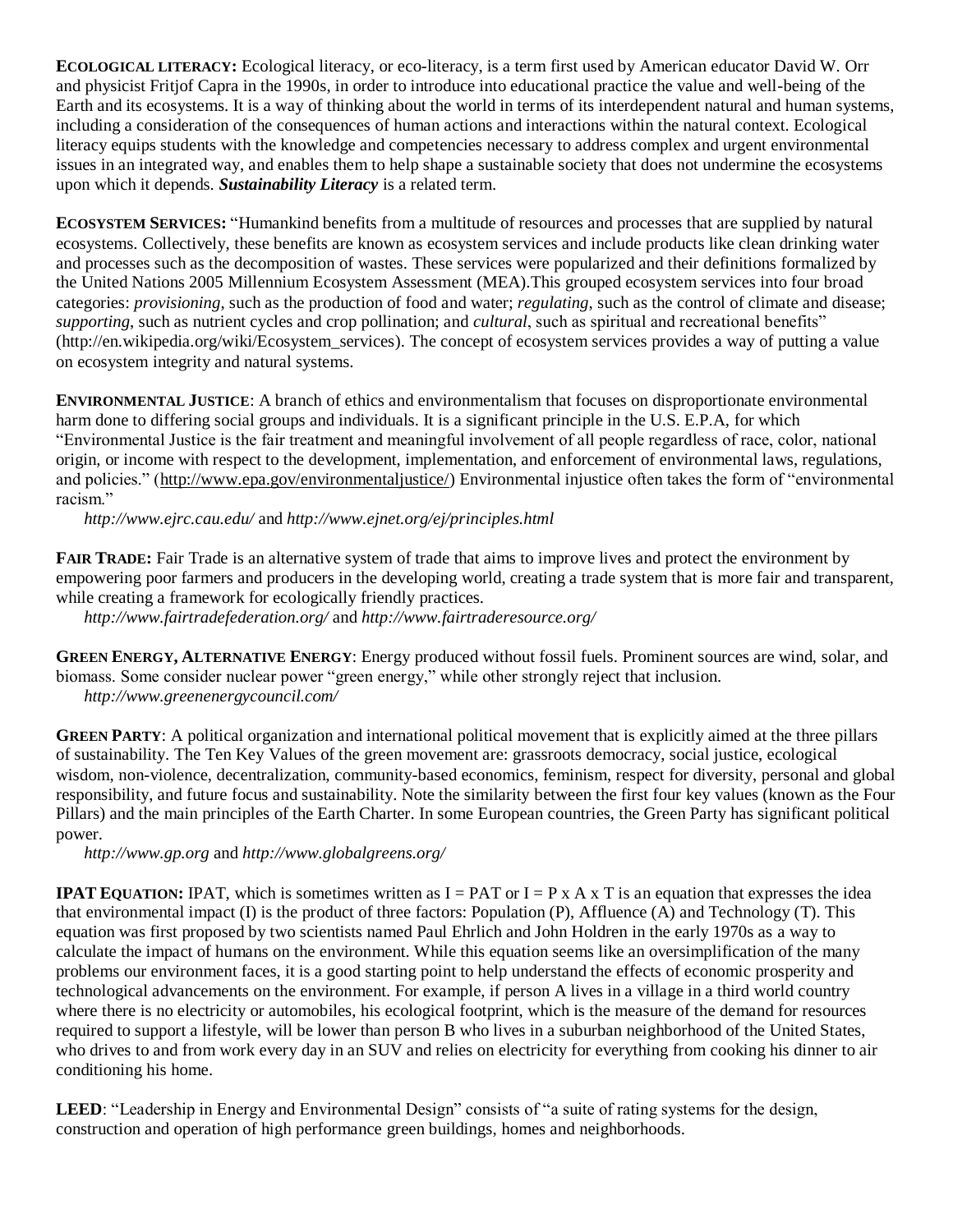Developed by the [U.S. Green Building Council](http://en.wikipedia.org/wiki/U.S._Green_Building_Council) (USGBC) . . . LEED is intended to provide building owners and operators a concise framework for identifying and implementing practical and measurable green building design, construction, operations and maintenance solutions." (*Wikipedia*) Several grades or degrees are recognized: LEED, LEED silver, LEED gold, and LEED platinum. UWO's Sage Hall is rated as LEED gold.

*<http://www.usgbc.org/>*

**NATURAL CAPITALISM:** *Natural Capitalism: Creating the Next Industrial Revolution* is a 1999 book co-authored by Paul Hawken, Amory Lovins and Hunter Lovins. The term has also come to stand for an approach to the reform of modern capitalism to acknowledge ecological values and limits. The authors describe the global economy as being dependent on natural resources and ecosystem services that nature provides and critique "industrial capitalism" for its failure to recognize and account for this dependency. Natural capitalism recognizes the critical interdependency between the production and use of human-made capital and the maintenance and supply of natural capital. The fundamental questions of the book are: What would an economy look like if it fully valued all forms of capital? What if an economy were organized not around the abstractions of neoclassical economics and accountancy but around the biological realities of nature? What if accounting principles recognized natural and human capital not as a free amenity in inexhaustible supply but as a finite and integrally valuable factor of production?

**NATURAL STEP**: "The Natural Step is a non-profit organization founded with the vision of creating a sustainable society. For two decades, The Natural Step has been at the forefront of international research and dialogue about sustainable development. We have developed a proven, science based model that helps communities and businesses better understand and integrate environmental, social, and economic considerations." (*[http://www.naturalstep.org/\)](http://www.naturalstep.org/)*.

| The Four System Conditions                | Reworded as The Four Principles of Sustainability                     |
|-------------------------------------------|-----------------------------------------------------------------------|
| In a sustainable society, nature is not   | To become a sustainable society we must                               |
| subject to systematically increasing:     |                                                                       |
| 1. concentrations of substances extracted | 1. eliminate our contribution to the progressive buildup of           |
| from the earth's crust                    | substances extracted from the Earth's crust (for example, heavy       |
|                                           | metals and fossil fuels)                                              |
| 2. concentrations of substances produced  | 2. eliminate our contribution to the progressive buildup of chemicals |
| by society                                | and compounds produced by society (for example, dioxins, PCBs,        |
|                                           | and DDT)                                                              |
| 3. degradation by physical means          | 3. eliminate our contribution to the progressive physical degradation |
|                                           | and destruction of nature and natural processes (for example, over    |
|                                           | harvesting forests and paving over critical wildlife habitat); and    |
| 4. and, in that society, people are not   | 4. eliminate our contribution to conditions that undermine people's   |
| subject to conditions that systemically   | capacity to meet their basic human needs (for example, unsafe         |
| undermine their capacity to meet their    | working conditions and not enough pay to live on).                    |
| needs                                     |                                                                       |

**PLACE**. "Place" indicates a distinctive local area that is infused with human meaning (unlike mere "space"). Developing "a sense of place" is often considered an essential part of realizing oneness with nature and leading a sustainable way of life. The term has become important in environmental philosophy, ecospirituality, ecopsychology, human geography, environmental sociology, and ecological anthropology. It is central to the ideal of "place-based education," while modern society is seen as characterized by "placelessness" and alienation with the natural world one lives in. Closely related to bioregionalism.

**PRECAUTIONARY PRINCIPLE**: The Precautionary Principle (or Approach) is a perspective that, when human or ecological health might be in danger, the burden of proof is on those actors or organizations that might render environmental and social harm, rather than being on an agency to prove that the danger is real.

- "When an activity raises threats of harm to human health or the environment, precautionary measures should be taken even if some cause and effect relationships are not fully established scientifically." [\(http://www.sehn.org/wing.html\)](http://www.sehn.org/wing.html)
- The February 2, 2000 European Commission Communication on the Precautionary Principle notes: "The precautionary principle applies where scientific evidence is insufficient, inconclusive or uncertain and preliminary scientific evaluation indicates that there are reasonable grounds for concern that the potentially dangerous effects on the environment, human, animal or plant health may be inconsistent with the high level of protection chosen by the EU." (*[http://en.wikipedia.org/wiki/Precautionary\\_principle](http://en.wikipedia.org/wiki/Precautionary_principle)*)